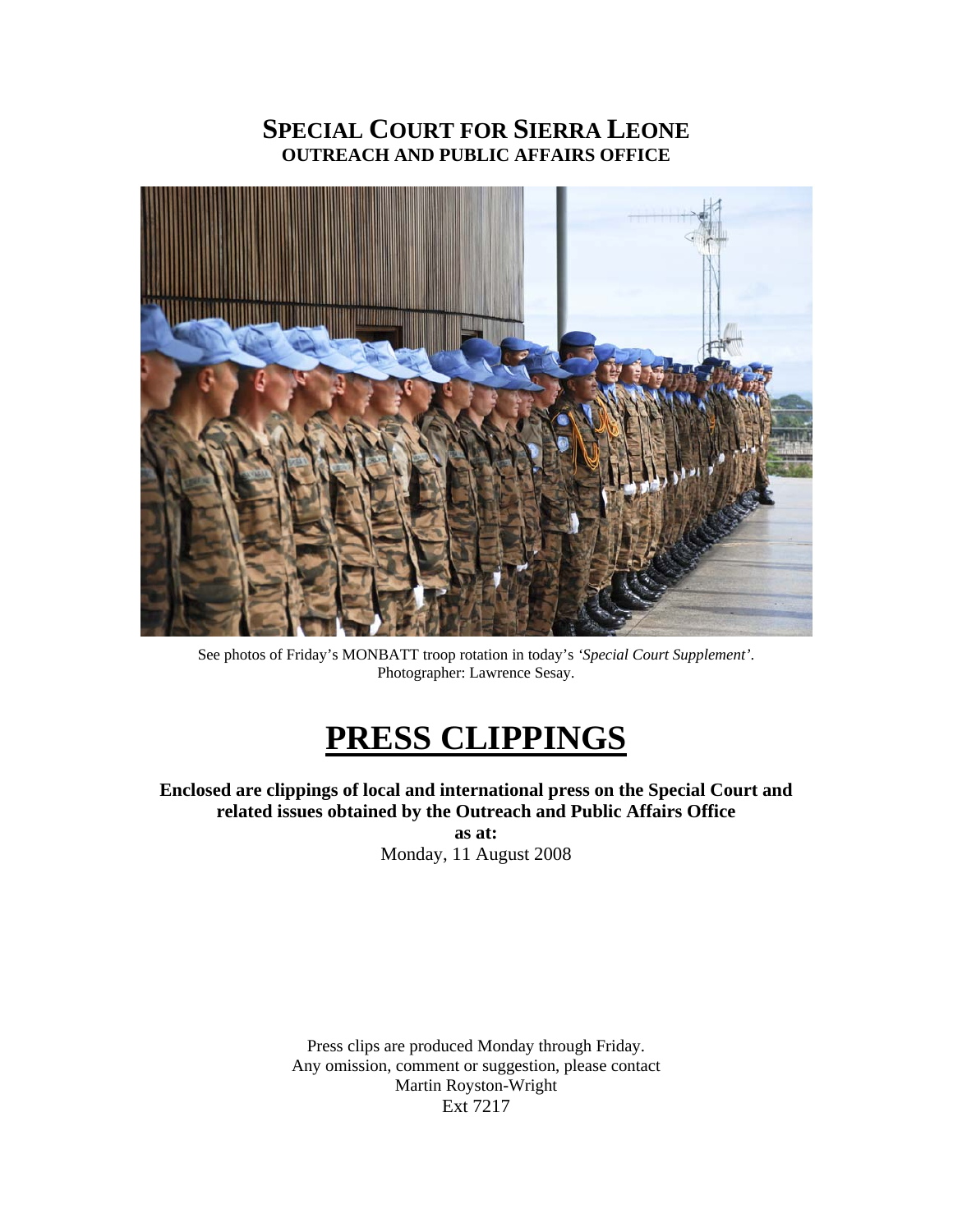| <b>Local News</b>                                                |             |
|------------------------------------------------------------------|-------------|
| Sierra Leonean Becomes Deputy Prosecutor / Awareness Times       | Page 3      |
| The newspaper vendor did not deliver newspapers today.           |             |
| <b>International News</b>                                        |             |
| Joseph F Kamara Appointed Deputy Prosecutor / Patriotic Vanguard | Page 4      |
| Today in History - Aug. 11 / Associated Press                    | Page 5      |
| UNMIL Public Information Office Complete Media Summaries / UNMIL | Pages 6-7   |
| 'I Opposed Taylor Leading The War' / The News                    | Pages 8-9   |
| Tipoteh Prevented Taylor's Extradition / New Liberian.com        | Page 10     |
| Nigerian Troops to Remain After UN Forces Withdraw / The Punch   | Page 11     |
| Nigeria to Retain Troops in Liberia / Daily Champion             | Page 12     |
| Rwanda Stands By Genocide Report / Voice of America              | Pages 13-14 |
| 'Match peace with justice in the north' / The New Vision         | Page 15     |
| Health Sciences University Launched / The New Vision             | Page 16     |
| <b>Special Court Supplement</b>                                  |             |
| <b>MONBATT Troop Rotation Ceremony, in Pictures</b>              | Page 17     |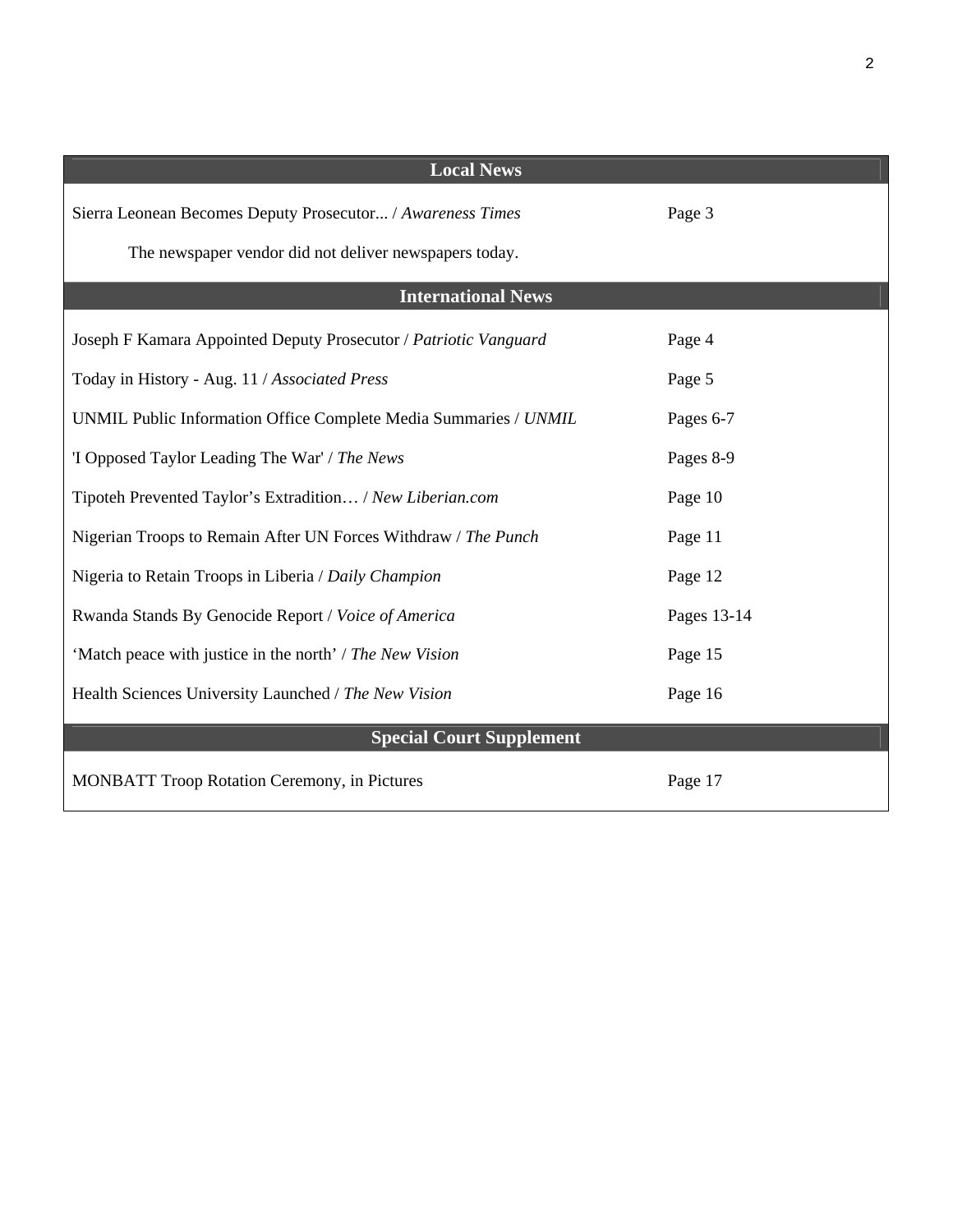## Awareness Times Online

Thursday, 7 August 2008

### **Sierra Leonean Becomes Deputy Prosecutor At Special Court S/L**

#### By Vidal Boltman

The Prosecutor of the special Court for Sierra Leone, Stephen Rapp, on Wednesday 6th August 2008, officially announced to media practitioners the appointment of a Sierra Leonean lawyer, Joseph F. Kamara, as Deputy Prosecutor of the Special Court, He said that Mr. Kamara is the first Sierra Leonean to occupy the position.

Mr. Kamara, a Senior Trial Attorney in the office of the prosecutor, joined the Special Court in 2004. He recently led the prosecution team in the successful prosecution of two former leaders of Sierra Leone's Civil Defence Forces (CDF). Mr. Rapp said that Mr. Kamara is an individual of outstanding legal ability and integrity and do look forward to working with him as his deputy prosecutor. According to the prosecutor Lawyer Kamara is appointed through the recommendation of the government of Sierra Leone and the approval of Secretary General.

In his own statement, Joseph Kamara Esq. described his appointment as a significant milestone in the history of the court and promised to work to promote the protection of fundamental human rights. He vowed to take the work of the special court close to people of Sierra Leone. It was further disclosed that his appointment reflects the close partnership between the government and the International community that has become one of the landmarks of the Special Court.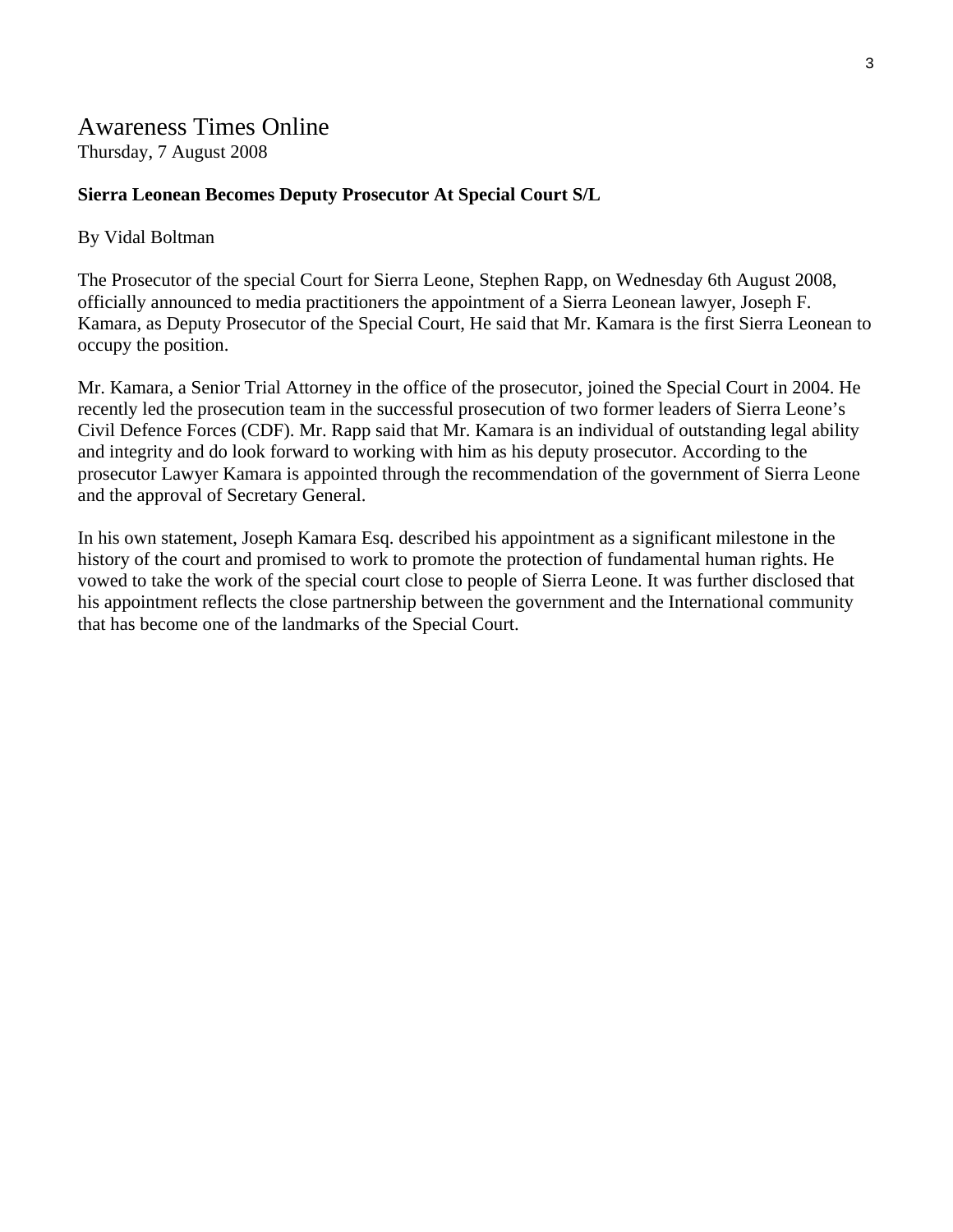## Patriotic Vanguard Saturday, 9 August 2008

## **Joseph F Kamara Appointed Deputy Prosecutor**

- Saturday 9 August 2008.

Special Court Prosecutor Stephen Rapp announced earlier this week the appointment of Sierra Leonean

lawyer Joseph F Kamara as Deputy Prosecutor of the Special Court for Sierra Leone.

Mr. Kamara(photo) is the first Sierra Leonean to occupy the post. He succeeds Dr. Christopher Staker who has held the position since July 2005. Mr. Kamara, a Senior Trial Attorney in the Office of the Prosecutor, joined the Special Court in 2004.

Most recently he led the Prosecution team in the successful prosecution of two former leaders of Sierra Leone's Civil Defence Forces militia. "Mr. Kamara is an individual of outstanding legal ability and integrity," said Mr. Rapp. "I look forward to working with him as my Deputy Prosecutor to

complete the mission of achieving justice for the grave and massive crimes committed against the innocent people of this country." Joseph Kamara said he was looking forward to the challenge.

"This is a significant milestone in the history of the Court," he said. "I promise to work to promote the protection of fundamental human rights and to bring the workings of the Special Court closer to the people of Sierra Leone" Under the Special Court Statute, the Deputy Prosecutor is appointed by the Government of Sierra Leone in consultation with the Secretary General of the United Nations and the Prosecutor. His appointment has been approved and will take affect on 15 August 2008. "This appointment reflects the close partnership between the government and the international community that has become one of the hallmarks of this institution," said Rapp.

The Prosecutor also recognized the significant contribution of Dr. Staker to the work of the Prosecution. "Dr. Staker has provided tremendous service during his tenure as Deputy Prosecutor. His expertise has proved invaluable, not only in leading the appeals proceedings but also on a wide array of legal issues that have arisen during the trials."

Before joining the Special Court Mr. Kamara served for eight years as a prosecutor in the Office of the Director of Public Prosecutions of Sierra Leone, where he rose to the rank of Senior State Counsel. He later worked in private practice, both domestically and for several firms in Washington, DC. Mr. Kamara is a graduate of the Faculty of Law at Fourah Bay College, University of Sierra Leone. He also holds a Masters in Law from Southern Methodist University in the United States.

![](_page_3_Picture_11.jpeg)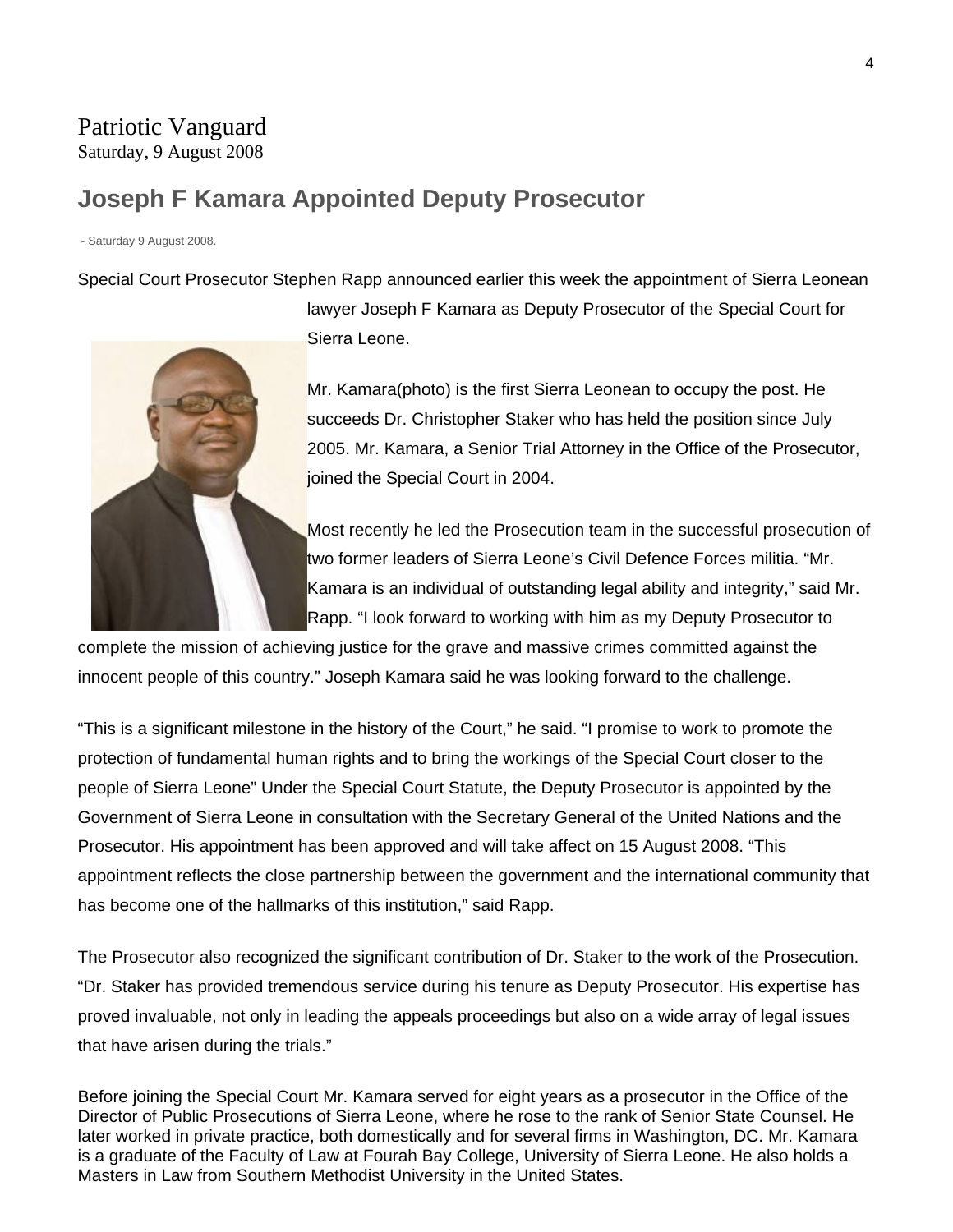# Associated Press

Monday, 11 August 2008

## **Today in History - Aug. 11**

-SNIP-

Charles Taylor resigned as Liberia's president and went into exile in Nigeria.

-SNIP-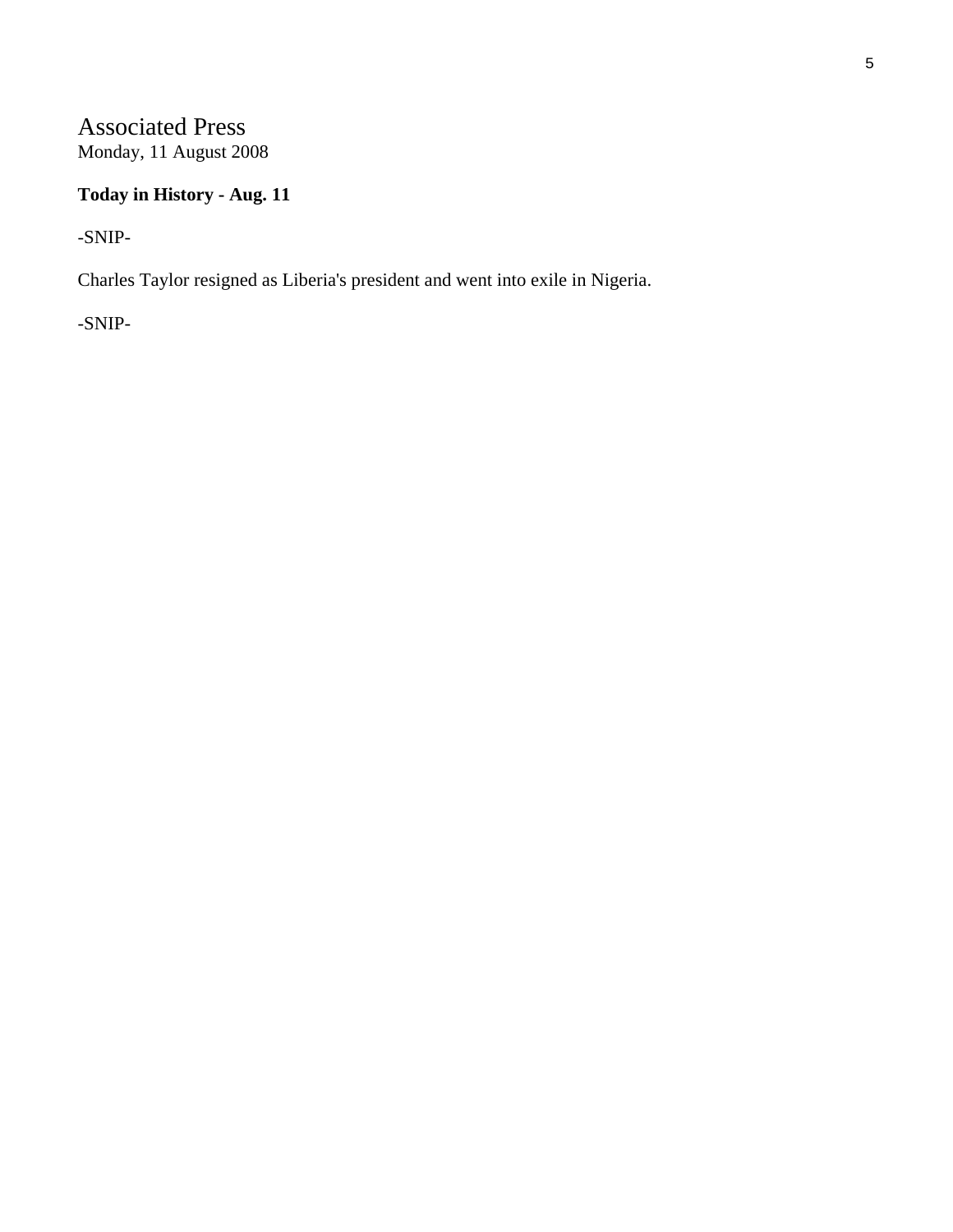![](_page_5_Picture_0.jpeg)

United Nations Mission in Liberia (UNMIL)

## **UNMIL Public Information Office Complete Media Summaries 8 August 2008**

*[The media summaries and press clips do not necessarily represent the views of UNMIL.]* 

#### **Newspaper Summary**

#### **Several Senators Boycott Session - Hold "Extra Meeting"**

(Heritage, The Analyst, New Democrat, The Inquirer, The News, The Parrot)

- Drafters of a resolution seeking the removal of Senate Pro-Tempore Isaac W. Nyenabo have begun boycotting regular sessions two days following the suspension of the Pro-Temp.
- At Thursday's session, 11 out of 30 senators were present while the rest of the Senators were said to be convening a meeting to elect their presiding officer to replace Mr. Nyenabo.
- It is not clear whether the senators elected a presiding officer during their meeting.
- However, due to the lack of quorum, session was adjourned when suspended Pro-Tempore Nyenabo filed a motion. Recently, 20 senators signed a resolution to remove Senator Nyenabo from his position due to what they called "gross administrative ineptitude and political patronage". Following hours of closed door session, they resolved to suspend Senator Nyenabo for six months instead of removing him from office.

#### **Nigerian Army Chief of Staff Assures Good Training for AFL**

(The News, The Analyst, New Democrat, The Inquirer, National Chronicle)

The visiting Chief of Staff of the Nigerian Army, Lt. Gen. L.N. Yusuf has assured Liberians that the Armed Forces of Liberia (AFL) will get good training in Nigeria. Speaking Thursday following programmes marking the medal presentation to officers of the Nigerian Contingent serving in UNMIL, he said based on Nigeria's commitment to assisting Liberia defend itself, several personnel of the Armed Forces of Liberia were currently undergoing intensive military training in that country geared towards preparing them for the task ahead. According to him, these AFL officers are undergoing jungle training which is intended to make them operate in the most difficult areas and withstand any given task adding, "When these soldiers complete their training, they would overcome issues or things that people think are impossible." He said given the huge task ahead of personnel of the AFL, they have to undergo diverse military training to enable them cope with the task. Lt. Gen. Yusuf called on the Liberian government to equip personnel of the AFL so it can adequately defend the war-wrecked nation.

#### **Witness at TRC Hearings Say President Sirleaf Was Involved with NPFL**

(The Inquirer, The News, National Chronicle, Public Agenda, Heritage, The Analyst, New Democrat)

- The media reports that the former Political Advisor of the United Liberation Movement for Liberia (ULIMO), Alieu Swaray told the ongoing Truth and Reconciliation Commission (TRC) Thematic and Institutional Hearing that President Ellen Johnson Sirleaf was actively involved with the National Patriotic Front of Liberia (NPFL) rebels headed by former President Charles Taylor. Mr. Swaray said he saw President Johnson Sirleaf in military uniform behind NPFL rebel lines.
- He did not disclose what role the President played, but told members of the TRC that 'the President will tell you when she appears before you.' The News newspaper however reports that during questions and answers, Mr. Swaray give contradictory testimony saying someone told him that the woman wearing the uniform was Madam Johnson Sirleaf.
- The former Political Advisor claimed he was in the vicinity (rebel base) where the woman in military uniform visited, but he was not sure whether she was President Sirleaf.
- He also could not clearly state what he was doing behind NPFL lines considering his ethnic background and religious affiliation. The Liberian civil war was dubbed as a tribal conflict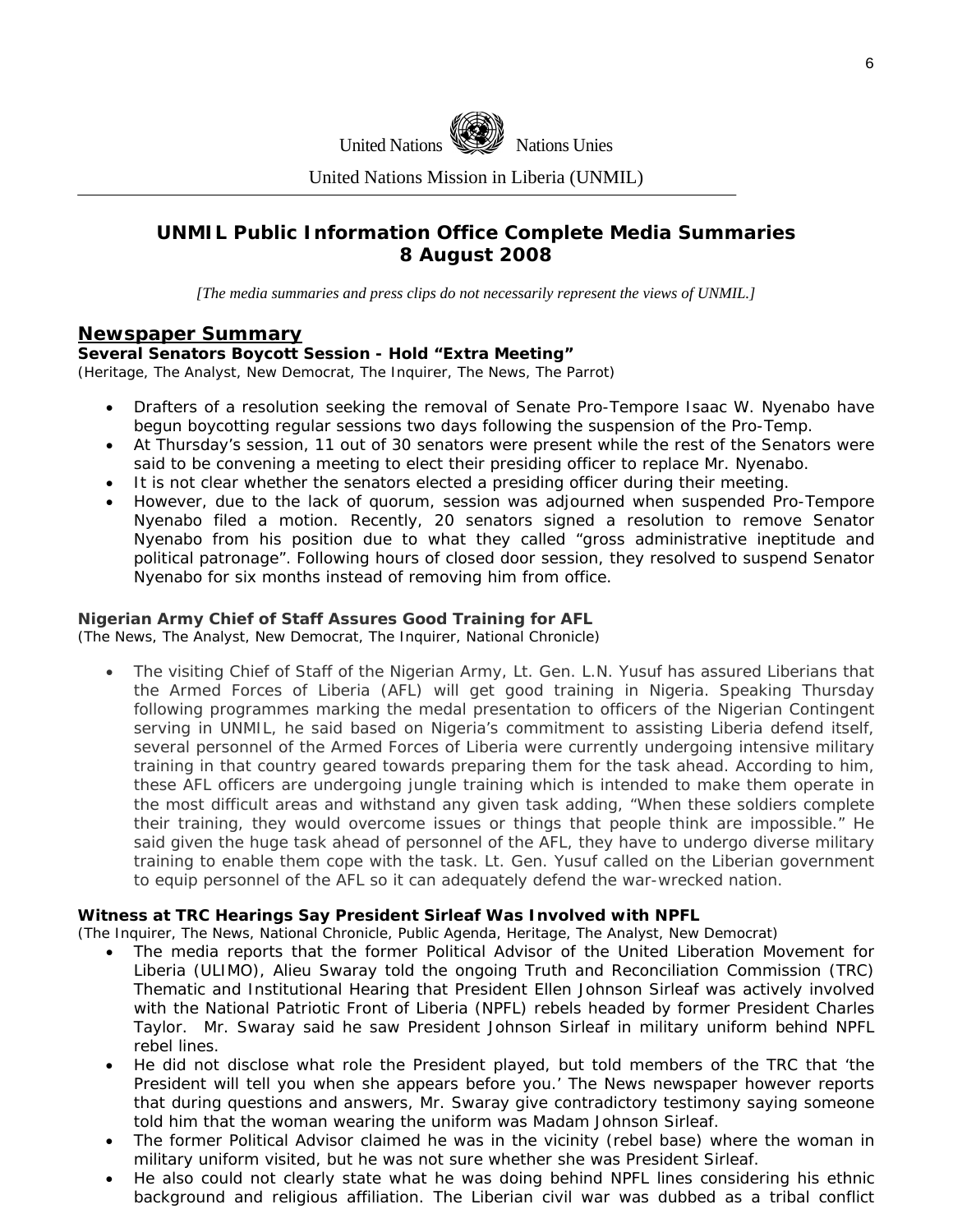between the Manos and Gios on one hand, and the Krahns and Mandingoes on the other. The witness, who said he later joined ULIMO and was appointed its political officer, gave justification for the formation of the group, and said its leader, Alhaji G.V. Kromah's actions were positive although the faction was accused of committing massacres and inflicting untold sufferings on innocent Liberians.

#### **30,000 Liberians Benefit from Employment Creation**

(The Analyst, Heritage, Public Agenda)

- Over 30,000 Liberian women and men have benefited from short-term employment opportunities generated by labour-intensive road rehabilitation projects across the country, a new study reveals. "The jobs created have had a positive impact, engendering a feeling of security in the communities and have promoted cohesion, as people from different groups participated jointly," said Director of UNMIL's Reintegration, Rehabilitation and Recovery Section (RRR), Mr. Andrea Tamagnini.
- The projects were implemented during the last dry season through a joint agreement involving Liberia's Ministry of Public Works, the United Nations Mission in Liberia (UNMIL), the World Bank, the UN Development Programme (UNDP), the International Labour Organization (ILO) and the World Food Programme (WFP). This initiative, undertaken along the main roads from Voinjama in the Northwest to Fish Town in the Southeast, resulted in more than 1.3 million working days generated, from September 2007 through May 2008.

## **Radio Summary**

**Star Radio** *(News culled today from website at 8:35 am)*  **Crisis Still Looms In Liberian Senate**  *(Also reported on Truth F.M. and ELBC)*

#### **10,000 Child Soldiers Reported In Liberia**

- The ECOWAS committee on Human Rights and Child Protection has reported that Liberia has 10,000 child soldiers.
- In an interview at the close of a four-day ECOWAS parliamentary summit on the reintegration of child soldiers, the Chairman of the committee, Dr. Brimah Kamanda said the figure was announced when the committee visited the centre catering for child soldiers.
- Dr. Kamanda said recommendations including conflict prevention and inclusion of peace education in various curriculums of the sub-region were advanced.
- He said the recommendations will be submitted to the parliaments for implementation.

*(Also reported on Truth F.M. and ELBC)*

#### **Youth Group Constructs US\$100,000.00 School Project**

- Youth Action International (YAI) has begun the construction of a multi-purpose school in Harbel, Margibi County.
- The Executive Director of the group, Kimmie Weeks puts the cost of the construction and furnishing of the school at a little over US\$100,000.00 and said the school is the first of 5 schools YAI intends to build around the country.
- Mr. Weeks said construction work will be completed in 3 months.

#### **Truth F.M.** *(News monitored today from at 10:00 am)*

#### **Information Minister Gives Deadline For Relocation of Local Airport Community**

- Addressing a news conference in Monrovia, Information Minister, Dr. Laurence Bropleh says all illegal residents within the Wrotto Town community will be relocated as of August 8 to October 21 this year.
- Minister Bropleh warned that residents were sitting on a "time bomb" and that anything that endangers the movement of airplanes including legal occupation and structures should be removed.
- He said government was sensitive to the danger of people and property within that area.
- Meanwhile, the Minister has announced that renovation of all unfinished government buildings begins the next dry season and called on squatters residing in those buildings to start relocation.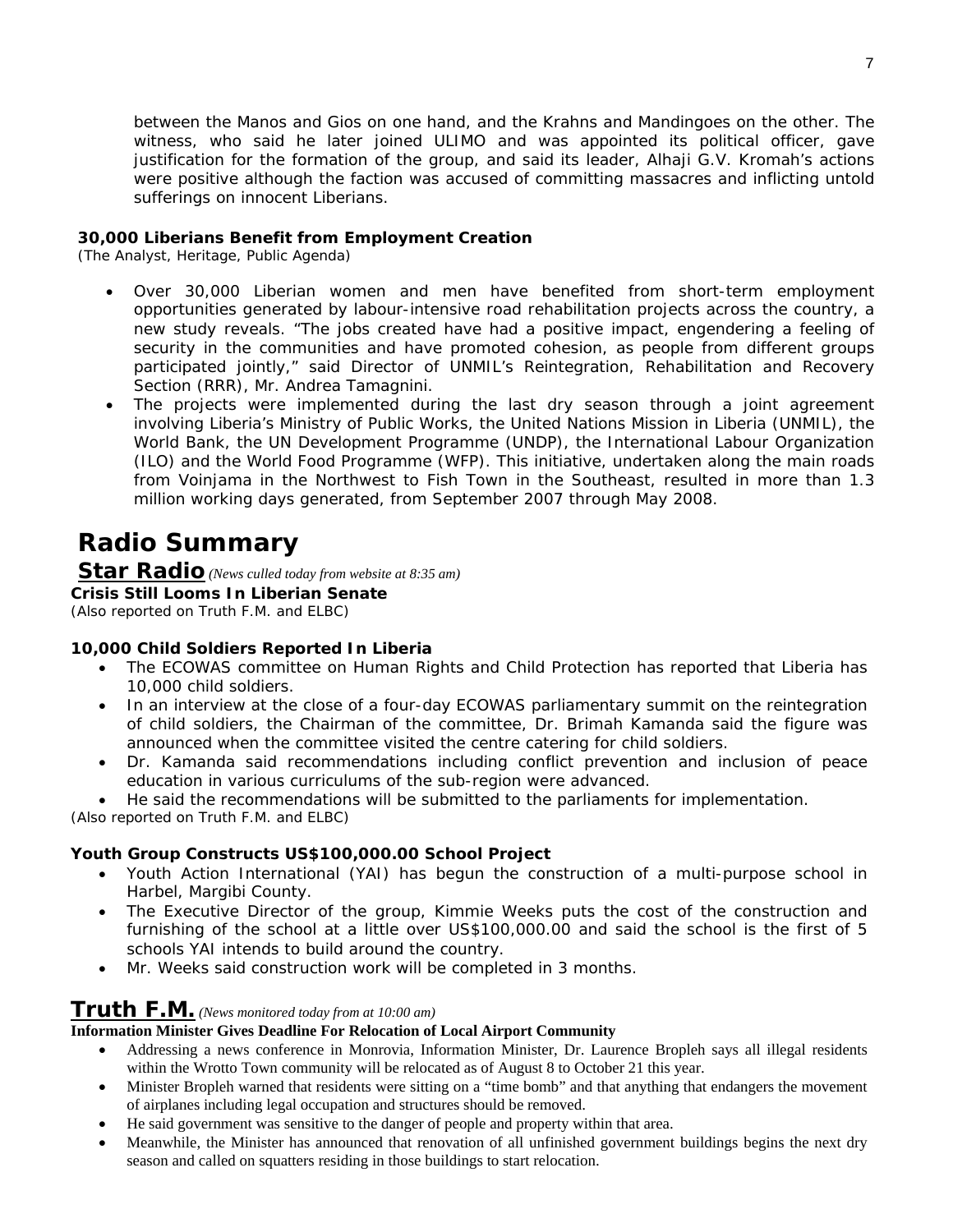## The News (Liberia)

Thursday, 7 August 2008

## **'I Opposed Taylor Leading The War'**

By Alloycious David

Dr. H. Boima Fahnbulleh, Jr. **…Says Fahnbulleh** 

National Security Advisor, Dr. H. Boima Fahnbullah, Jr., has narrated how he resisted the leadership role of former

![](_page_7_Picture_6.jpeg)

President Charles Taylor during the Liberian revolution in 1989.

Taking the witness stand Wednesday at the on-going Truth and Reconciliation Commission (TRC) Thematic and Institutional hearings at the Centennial Memorial Pavilion in Monrovia, Dr. Fahnbulleh said he attempted discouraging the Libyan and other governments not to allow Charles Taylor lead the armed struggle against the government of Samuel Doe.

Dr. Fahnbulleh, who claimed not to be part of the formation of the National

Patriotic Front of Liberia (NPFL), said upon hearing that the rebel movement had listed 45 persons including him as their target, he asked the Ghanaian government to allow him see the Libyan Ambassador who later took him to Libya.

He indicated that while in Libya he requested for Taylor's agenda, which according to him, was never prepared by Taylor due to his limitation in politics.

Dr. Fahnbulleh noted that he told the Libyan government that Taylor was dangerous and would shed the blood of many people if he headed the war.

Fahnbulleh told the hearing that he turned down offer to join Taylor in executing the war but suggested that he be assisted to attack Liberia before Taylor.

"I told Mr. Taylor at a meeting in Tripoli that he would fail because he knows nothing about revolution, but he was angry with me and since that time I have not interacted with him," he told the hearing which attracted several persons.

He said the Libyan government asked him to leave their country within 72 hours.

Fahnbulleh: "I moved my men back to Sierra Leone and later to the Ivory Coast where I heard that Taylor's forces were repelled from Nimba County."

"Upon hearing that Taylor was beaten back. I said it was a wrong calculation. Taylor would not make it," he indicated.

He added that the President of Burkina Faso, Blaise Campore supported Taylor's forces with 700 Commandoes, who according to him, could not have happened without the endorsement of the French Government.

He said the governments of Burkina Faso, Ivory Coast and Libya supported and trained rebels of the NPFL.

He explained that he secured the released of Taylor in Ghana prior to the recruitment and training of Liberians in Libya.

He said following the aborted 1985 coup, Taylor called him from Mexico and booked an appointment in relation to the death of General Thomas Quoiwonkpa.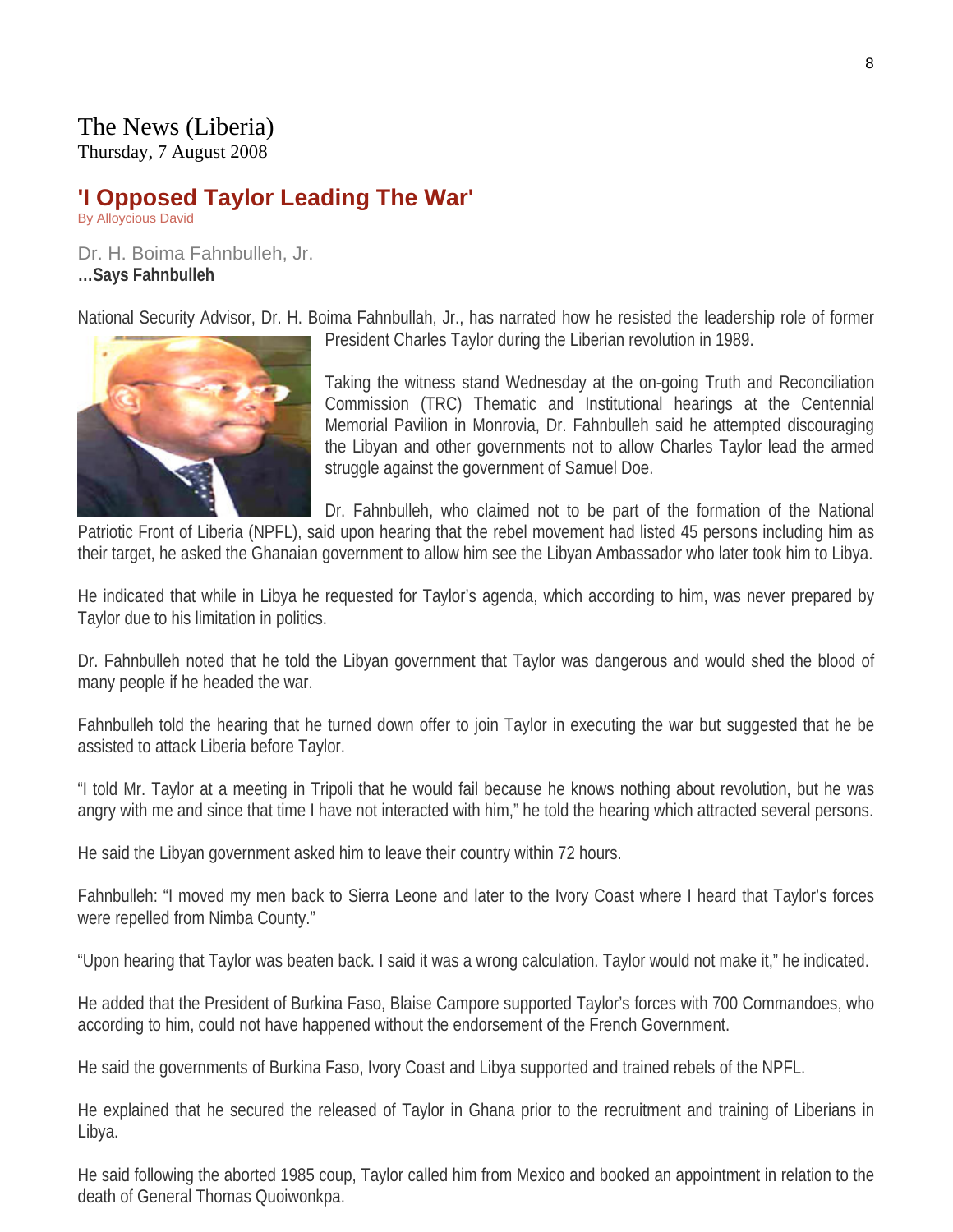Fahnbulleh further indicated that during their meeting in Ghana, Taylor proposed revenging Quoiwonkpa's death, and added that judging from his (Fahnbulleh's) experience during the 1985 coup he declined involvement because Liberians were traitors.

He disclosed that Taylor was arrested by the Ghanaian security and imprisoned on grounds that he was wanted by the Liberian and American governments.

"Immediately, I told the Ghanaian government that Taylor could be killed if he was extradited to Liberia. He was released to me."

Narrating further, Dr. Fahnbulleh recollected that Taylor was rearrested and released through the assistance of the President of Burkina Faso who took Taylor to Libya and introduced Taylor to Libyan authorities.

He dispelled rumors that the Movement for Justice in Africa (MOJA) established the NPFL.

He said he did not join any of the warring fractions and challenged members of those fractions to disapprove his claims.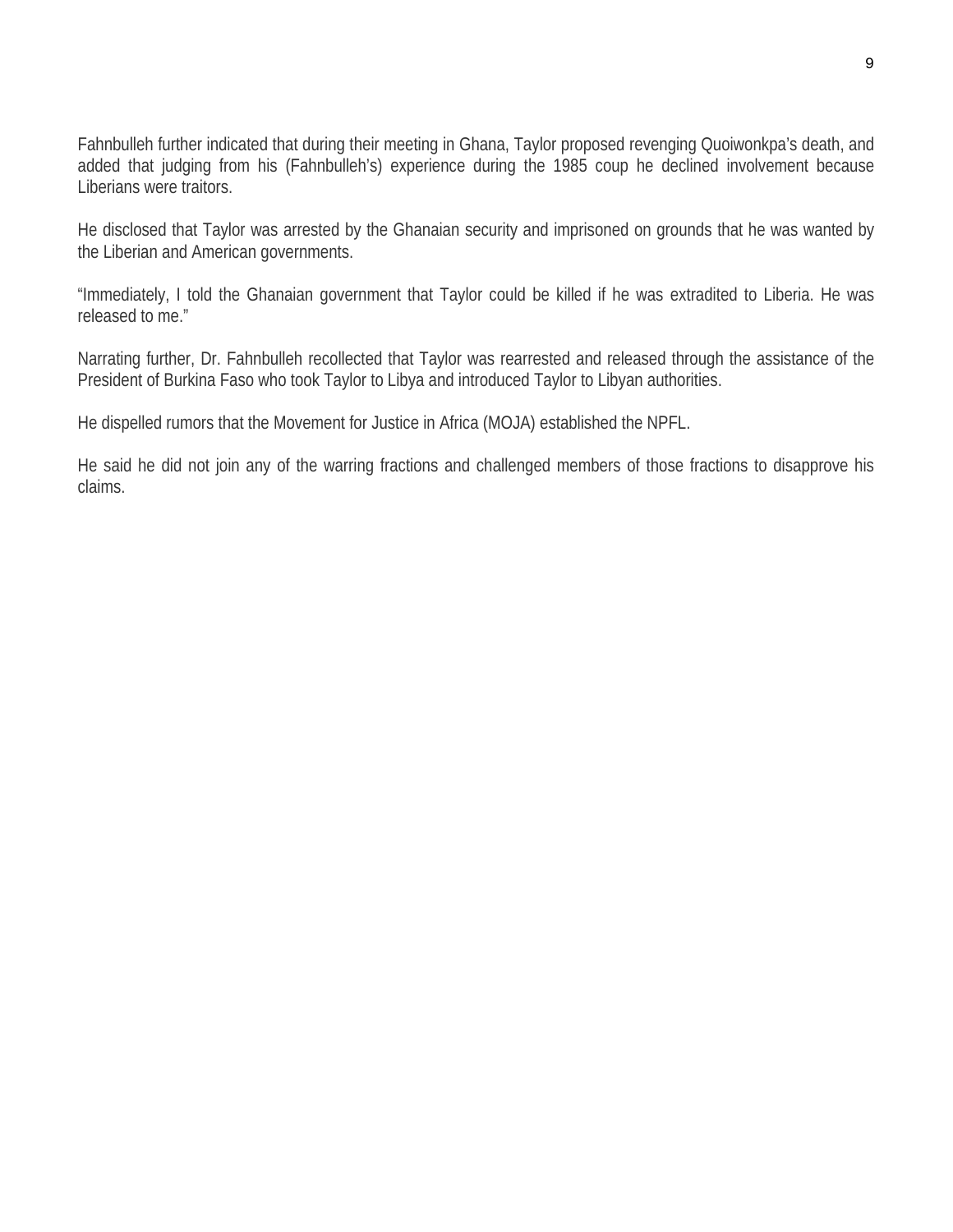## New Liberian.com Friday, 8 August 2008

#### **Tipoteh Prevented Taylor's Extradition …Testifies At TRC Hearings**

#### TRC,Monrovia

Veteran Liberian politician Dr. Togba Nah Tipoteh said he prevented the deportation of former President Charles Taylor from both the United States and Ghana during the reign of slain President Samuel Kanyon Doe.

Dr. Tipoteh said he intervened to stop the extradition of Mr. Taylor first from the US and then Ghana because he was convinced that the former president could not have received a fair trial under the government of President Doe.

Addressing commissioners of Liberia's Truth and Reconciliation Commission (TRC) Monday at the ongoing Thematic, Institutional and Inquiry Hearings at the Centennial Memorial Pavilion in Monrovia, Dr. Tipoteh said he stopped the extradition because the Doe government was characterized by gross human rights abuses and excesses.

Taylor was arrested first in the United States and later Ghana upon the request of the then government for allegedly embezzling nearly a million dollars while he served as Director General of the General Services Agency (GSA).

Tipoteh said during Taylor's extradition proceedings in the US he was contacted by then US attorney general Ramsey Clarke at which time he intervened to stop his extradition to Liberia. When Taylor again fled the United States to Ghana, Dr. Tipoteh said he also intervened to stop an attempt by the Ghanaian government to send him back to Liberia.

The first Minister of Planning for Economic Affairs in the People Redemption Council (PRC) military junta said he got acquainted with Taylor when they served in the PRC government.

Meanwhile, Dr. Tipoteh has recalled what he said was the cruelty of the hut tax policy of past governments which he said subjected the Liberian people to unwarranted suffering and hardship.

He recounted how the government of former President William V. S. Tubman subjected poor and low income earners, mostly farmers in rural Liberia to compulsorily paying hut tax.

Dr. Tipoteh said the policy was cruel and brutal. He recounted the experience of a poor man in Sinoe County who he told Commissioners was tied and maltreated for delinquency in paying the hut tax.

He vowed to resist any attempt by future governments to impose hut tax on the Liberian people.

Under the theme: "Understanding the Conflict Through its Principal Events and Actors," the ongoing hearings will address the root causes of the conflict, including its military and political dimensions.

The hearings are focused on events between 1979 and 2003 and the national and external actors that helped to shape those events.

The TRC was agreed upon in the August 2003 peace agreement and created by the TRC Act of 2005.

The TRC was established to "promote national peace, security, unity and reconciliation," and at the same time make it possible to hold perpetrators accountable for gross human rights violations and violations of international humanitarian law that occurred in Liberia between January 1979 and October 2003.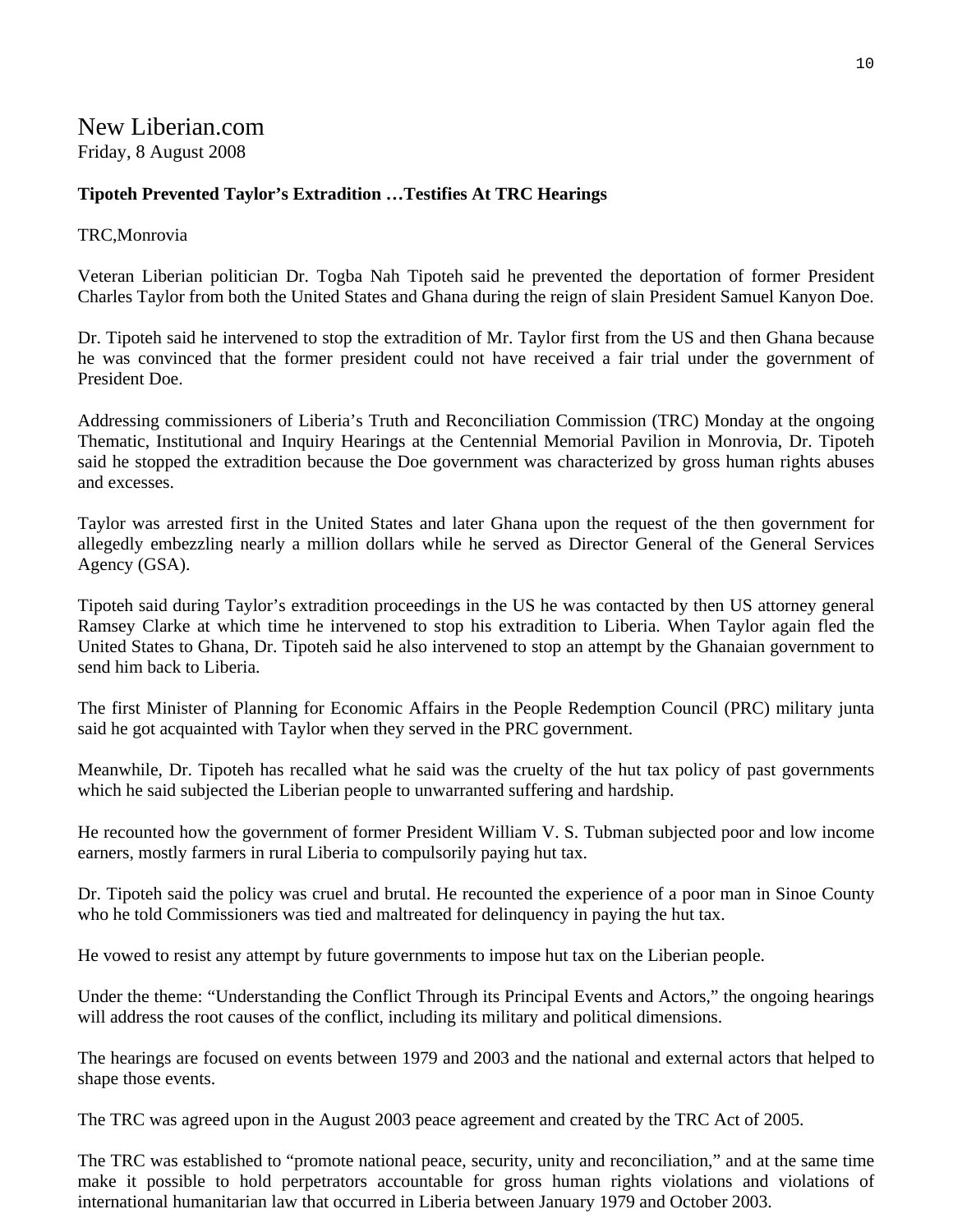## The Punch (Nigeria)

Sunday, 10 August 2008

## **Nigerian troops to remain after UN forces withdraw**

### By Victor Sam

As the United Nations insists on pulling out all troops in Liberia by 2011, Nigeria has said its troops would remain in Liberia to help the country completely recover from the scars of its 14 year-old war.

It also said that there were serious security concerns in Liberia over expected outcome of the trial of its former President, Mr. Charles Taylor, at The Hague.

The Chief of Army Staff, Lt.-Gen Luka Yusuf, stated these on Friday in Monrovia, Liberia while responding to concerns of Nigerian soldiers over the security situation in that country through their Sector Commander, Brig Gen Ezekiel Olofin.

Briefing the COAS on the security situation, Olofin said while the UN continued to prune its troops in Liberia, there was serious anxiety of a possible breakdown of law and order if the exercise was not gradual.

He said any hasty withdrawal without allowing the weak security apparatus of Liberian government to take hold of the security of Liberia posed a serious threat to the war-torn country.

Olofin said the outcome of Charles Taylor's trial at The Hague was equally of great concern to Liberia's security as his loyalists might regroup and cause disorder in Liberia if the judgement went against him.

He said, "Though Liberia remains calm and relatively stable, youth restiveness, demonstrations and protests over non-payment of benefits and price hike on essential commodities, have become more frequent."

However, Yusuf told the soldiers to keep doing their duties diligently as the Memorandum of Understanding signed by the Liberian government with Nigeria ensured that Nigerian troops would stay on long after the UN had pulled out.

He said, "You don't have to worry about anything. Though we have agreed with the United Nations to pull out all troops in Liberia, this would not affect us much because we will still be here after the draw down plan.

"The Liberian government has just signed an agreement with Nigeria to ensure that our troops continue to stay on long after all others have gone. We have to stay here to continue the retraining of their soldiers.

"We will have to stay here to make sure that lasting peace is maintained in this place. We have to help them change their mentality of war to that of having peace in all their homes."

He told the troops to embark on Plan B, which entailed the tactical deployment of troops to lock up all entry routes in the country, in case of eventuality.

Yusuf assured them the Federal Government's readiness to give them more logistics, as a ship load of military equipment was already setting sail from the Lagos port to Liberia.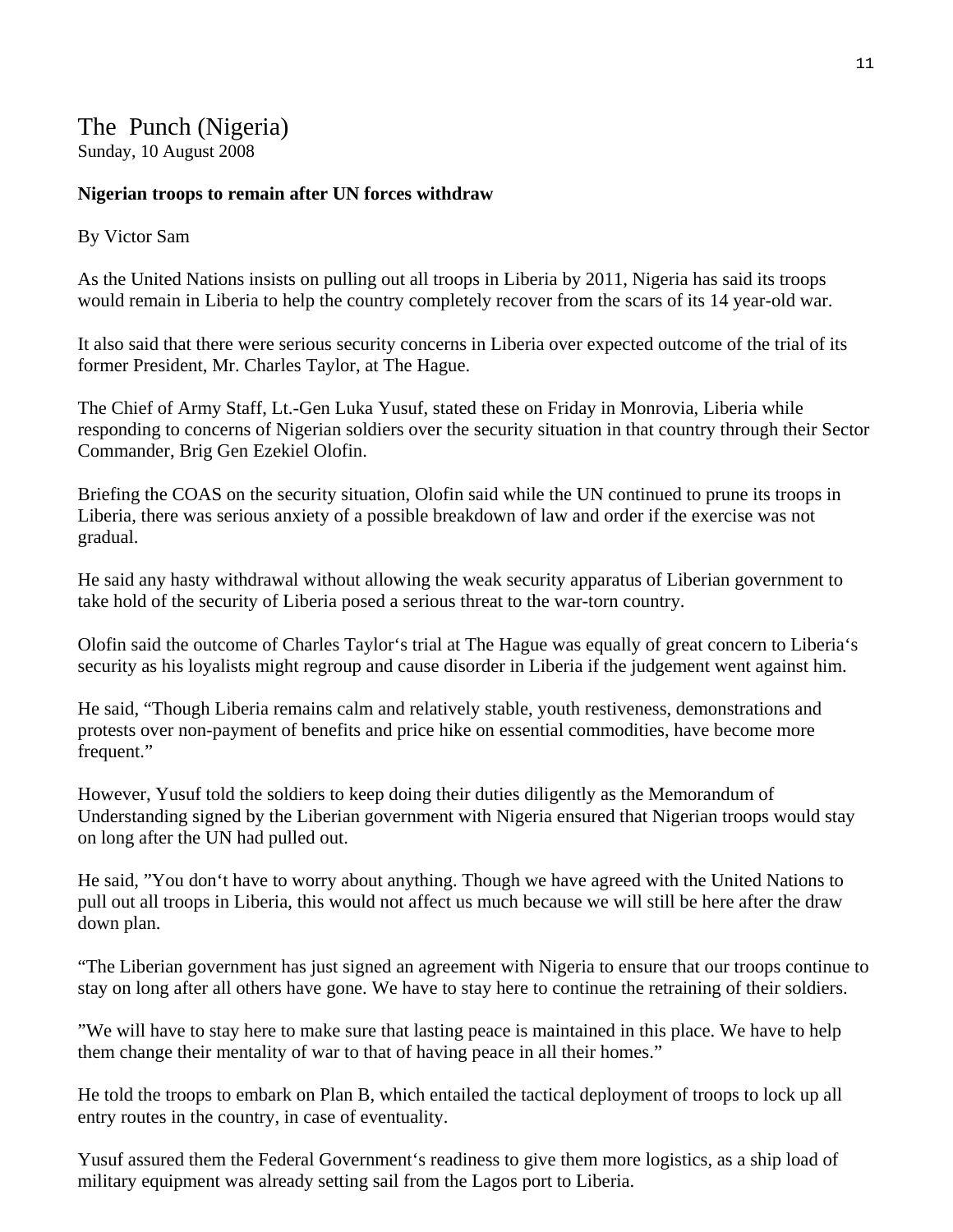## Daily Champion (Nigeria)

Monday, 11 August 2008

## **Nigeria to retain troops in Liberia**

Nigeria has offered to retain its troops in Liberia despite the plan by the United Nations to withdraw its peace keepers by 2011.

The Chief of Army Staff, Lt.-Gen Luka Yusuf made the pledge at the weekend during his visit to Nigerian peace keepers in Liberia.

The Commandant of the Nigeria contingent to Liberia, Brig Gen Ezekiel Olofin had complained that there are serious security concerns in the country over the expected outcome of the trial of its former President, Mr. Charles Taylor at the Hague, Netherlands.

There was Military parade by the Nigerian peace keepers to welcome the chief of Army staff, who visited the troops at the weekend in Liberia.

The United Nations which deployed the troops from Nigeria and other countries to ensure security in the country after a fourteen year civil war has indicated plans to withdraw the soldiers by the year 2011.

The Commandant of the Nigerian troops in Liberia has however raised security concerns over the pruning down of peace keepers by the United Nations.

But the Nigerian Chief of Army staff, General Yusuf announced that the Nigerian government has offered to retain its troops in Liberia after the withdrawal of the United Nations peace keepers by 2011.

He assured the peace keepers of government's plan to provide them with more military equipment to improve their work in the country.

Representative of the United Nations at the event warned that the UN still maintains a zero tolerance policy on corruption and indiscipline especially on sexual exploitation and abuse by peace keepers.

Nigeria has sent peacekeepers into several war zones around Africa. Beside Liberia, it has sent troops to Sudan's Darfur region and Sierra Leone, boosting its status as a major continental power.

The Nigerian peace keepers in Liberia provide security in Monrovia which is the seat of government. They guard key government installations such as the seaport, airport, and parliament, among others. They also provide security for the Liberian President, Vice President, and other key government officials.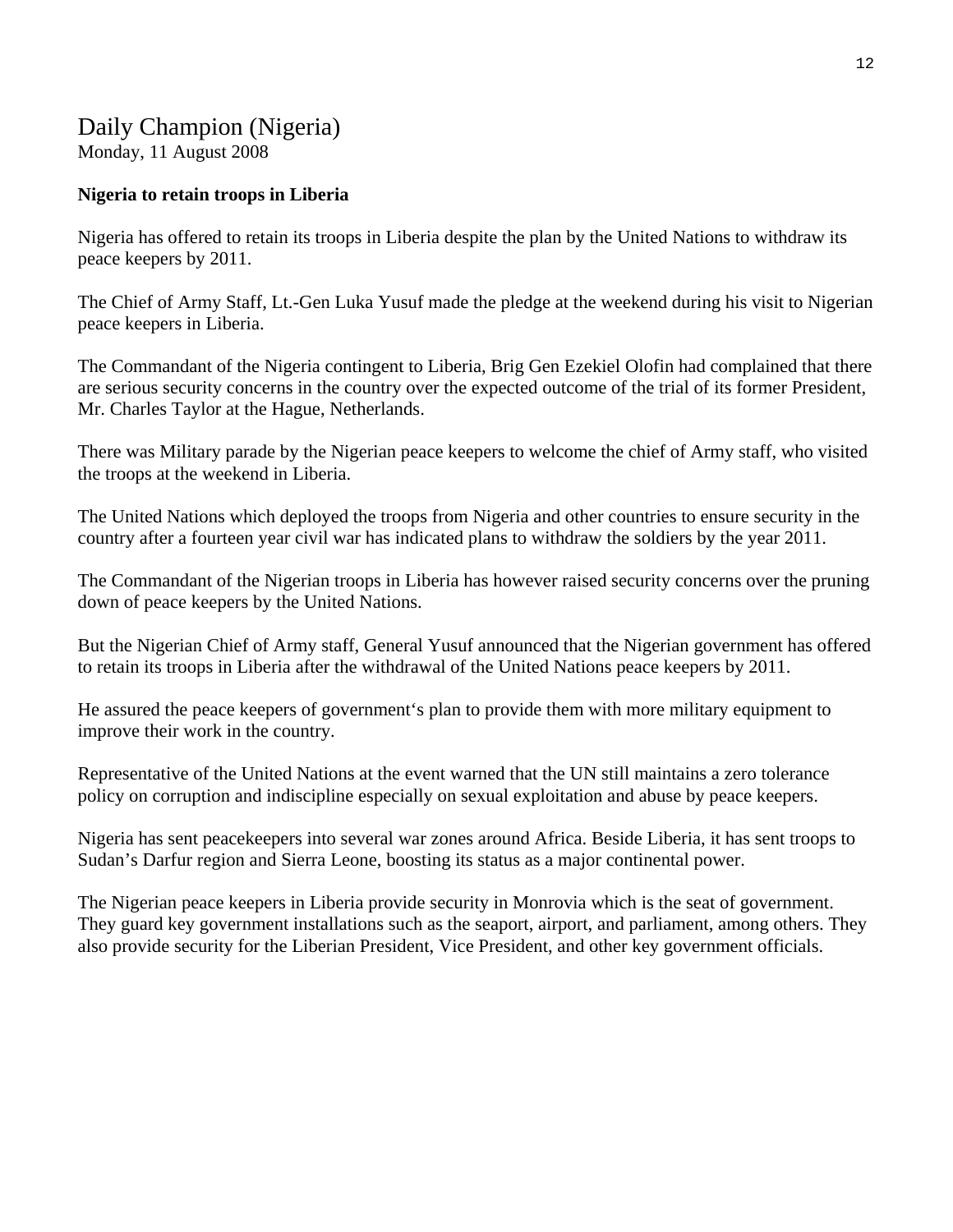Voice of America Friday, 8 August 2008

## **Rwanda Stands By Genocide Report**

By Peter Clottey Washington, D.C.

Rwanda is expressing shock after France reportedly rejected a report, which suggests Paris' complicity in the 1994 genocide. Rwanda's government says it stands by the report, which it claims is the truth, denying that it is re-writing history. President Paul Kagame's government formally accused 33 French officials Tuesday of involvement in the genocide and called for them to face trial. Kigali has previously accused Paris of covering up its role in training troops and militia who carried out massacres that killed some 800,000 people, and of propping up the ethnic Hutu leaders who orchestrated the slaughter.

France denies that and says its forces helped protect people during a U.N.-sanctioned mission in Rwanda at the time. Paris says the independent Rwandan commission set up to investigate the 1994 genocide was biased. Rosemary Museminari is Rwanda's foreign minister. From the capital, Kigali she tells reporter Peter Clottey Paris should cooperate with Kigali in prosecuting those implicated in genocide.

"We would be very surprised by that rejection because the report puts out the truth and truth that has a lot of evidence to back it. So, if you read through the 500-page report, you would not only be able to see the role the different bodies played; whether it was the political levels, whether it was diplomatic levels, whether it was the military, so the report really gathered that information, and over time put out what has been said in different bits, by different writers, by different articles brought out in the open. So what the commission did was to get out there, pick all those reports, go down on the field and pick evidence from different people, and put it all together," Museminari pointed out.

She said it was unfortunate Paris rejects the report put together by the commission that investigated the 1994 genocide.

"So it is a surprise if France is denying it and we would be very interested to know what they are basing on denying the factual information that is out there in the report," she said.

Museminari denied Kigali was re-writing history with the recent report on the 1994 genocide.

"Rwanda is not trying to re-write history. What the report out there did was to put the truth out there, so I don't know if that is what re-writing history is," Museminari noted.

She said although the relationship between Kigali and Paris has not been the best, efforts are being made to normalize it.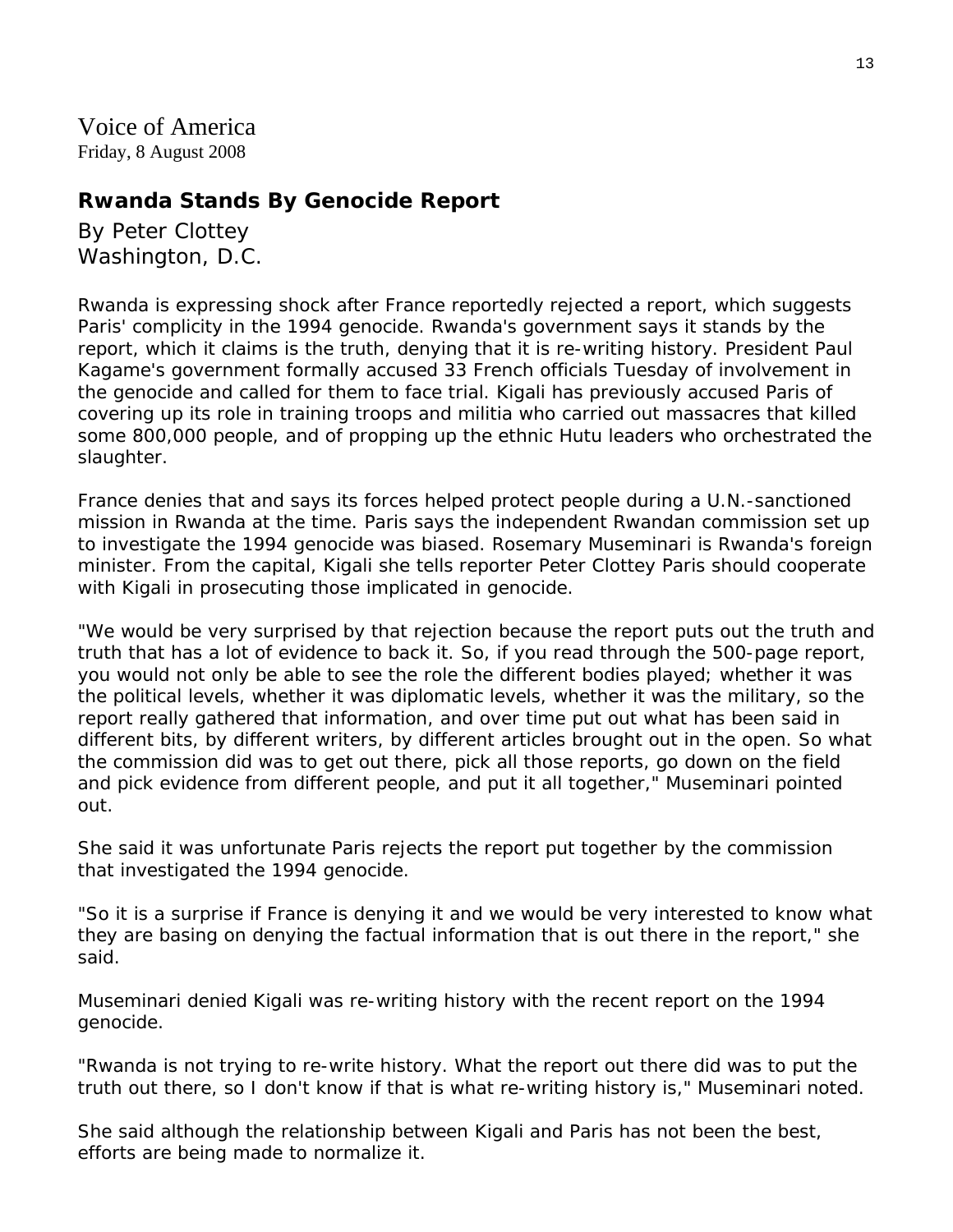"For us, we would be very much surprised by that because as you mentioned, relations between Kigali and Paris have not been the best. But we have been in a process of trying to normalize relations. President Kagame met President Sarkozy in Lisbon. After that, we had a visit from the minister of foreign affairs Kouchner. We have been having teams coming from Kigali, going to Paris to have discussions and vice versa. So, for us, we think those efforts should go on, and this should actually come and strengthen our process of moving forward based on the truth and based on the interest of our people," she said.

Museminari said there was need to normalize relations with Paris based on the plain truth.

"I think it would be wrong to build a relationship just whereby we sweep the truth underground. We think that the truth should actually be the foundation and basis over new revitalized relationship," Museminari pointed out.

She said Kigali hopes those complicit in the genocide would soon be prosecuted.

"We hope that they will be by different bodies, not necessarily only the International Criminal Court. But even by the domestic courts in different countries. Many countries are able to try people who are their nationals and who committed crimes. So, we should expect to see trials of these people implicated in the report," she said.

Meanwhile, Ibuka, an umbrella organization of Rwanda Genocide survivors has welcomed the government's release of a report on the alleged role played by France in the 1994 Rwanda Genocide. IBUKA president Theodore Simburudari reportedly said, "although what was released in the report was already known through writings, compiling the report is a sign of taking a step beyond political considerations".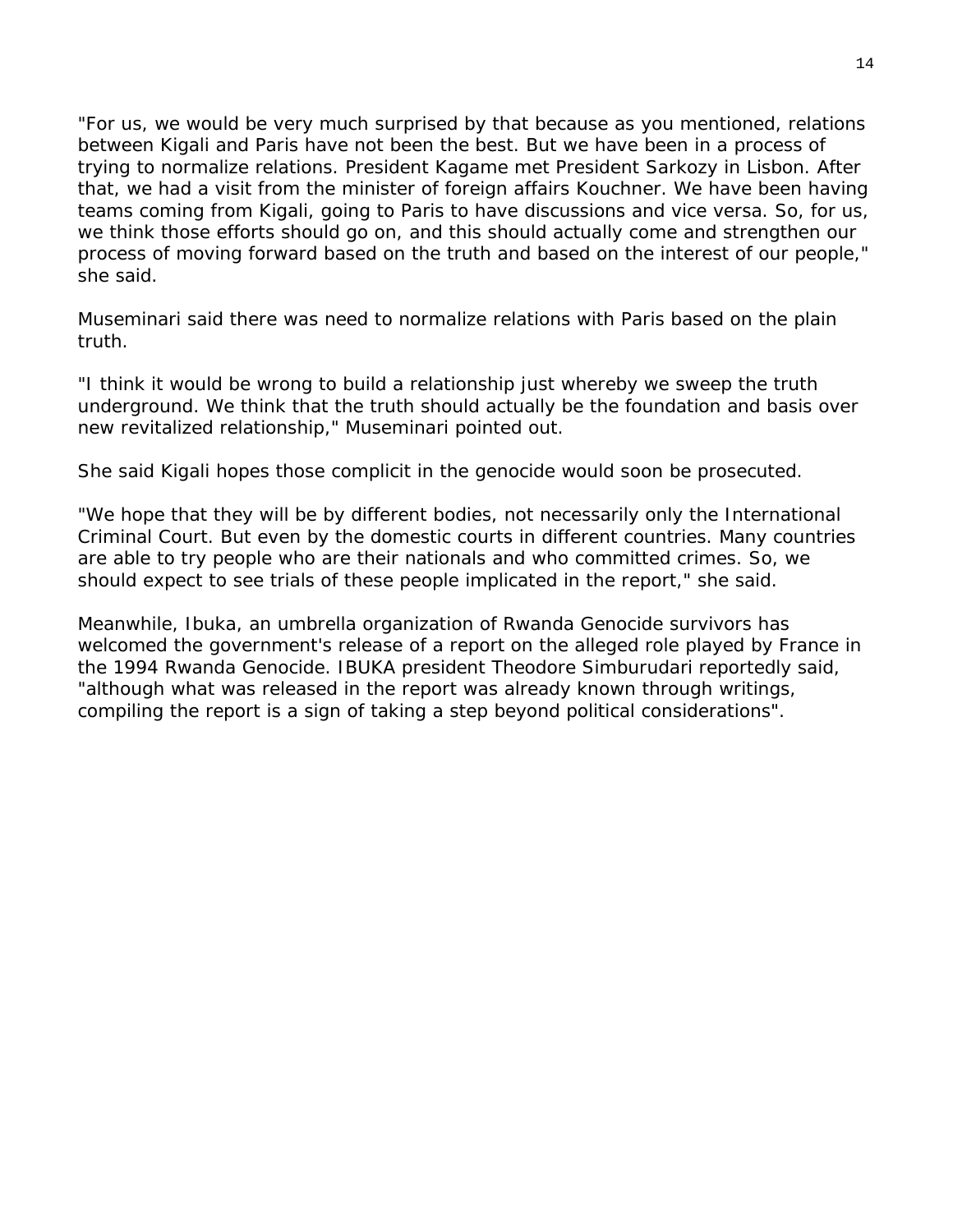The New Vision (Uganda) Sunday, 10 August 2008

### **'Match peace with justice in the north'**

By Hillary Nsambu and Anthony Bugembe

EFFORTS to achieve total peace in northern Uganda should not be at the expense of justice, the head of the High Court War Crimes Division, Justice Dan Akiiki-Kiiza, has said.

"There must be peace in the east and northern regions but the victims of such horrendous crimes must also get justice," he noted.

The Government and development partners, Kiiza added, were pivotal in the successful implementation of the peace agreement with the Lord's Resistance Army rebels.

The judge was last week presenting a paper during the just concluded Justice Law and Order Sector Forum at Imperial Resort Beach Hotel in Entebbe.

Kiiza said his court would draw lessons from the war crimes court on Sierra Leone and the International Criminal Court.

Other speakers were traditional and religious leaders as well as elders from the war-affected regions.

Many of them said peace and reconciliation could best be achieved by using traditional means of justice like mato oput in Acholi.

Retired Kitgum Bishop Macleod Baker Ochola II of the Acholi Religious Leaders Peace Initiative, a local NGO, said mato oput involved truth-telling and no denials.

"The offending community voluntarily and publicly admits responsibility for the crimes. This confession and show of remorse is done so the truth can be known and reconciliation starts," he explained.

However, Moses Adriko, a former president of the Uganda Law Society, cautioned that traditional justice systems should not be the first option in dealing with war crimes.

He suggested that mato oput, for instance, should only be applied to combatants who acted under the orders of their commanders and had no option.

"But the perpetrators, like LRA leader Joseph Kony and his top commanders, must be punished," he said.

The other category, Adriko added, were those conscripted into rebel ranks and abducted children.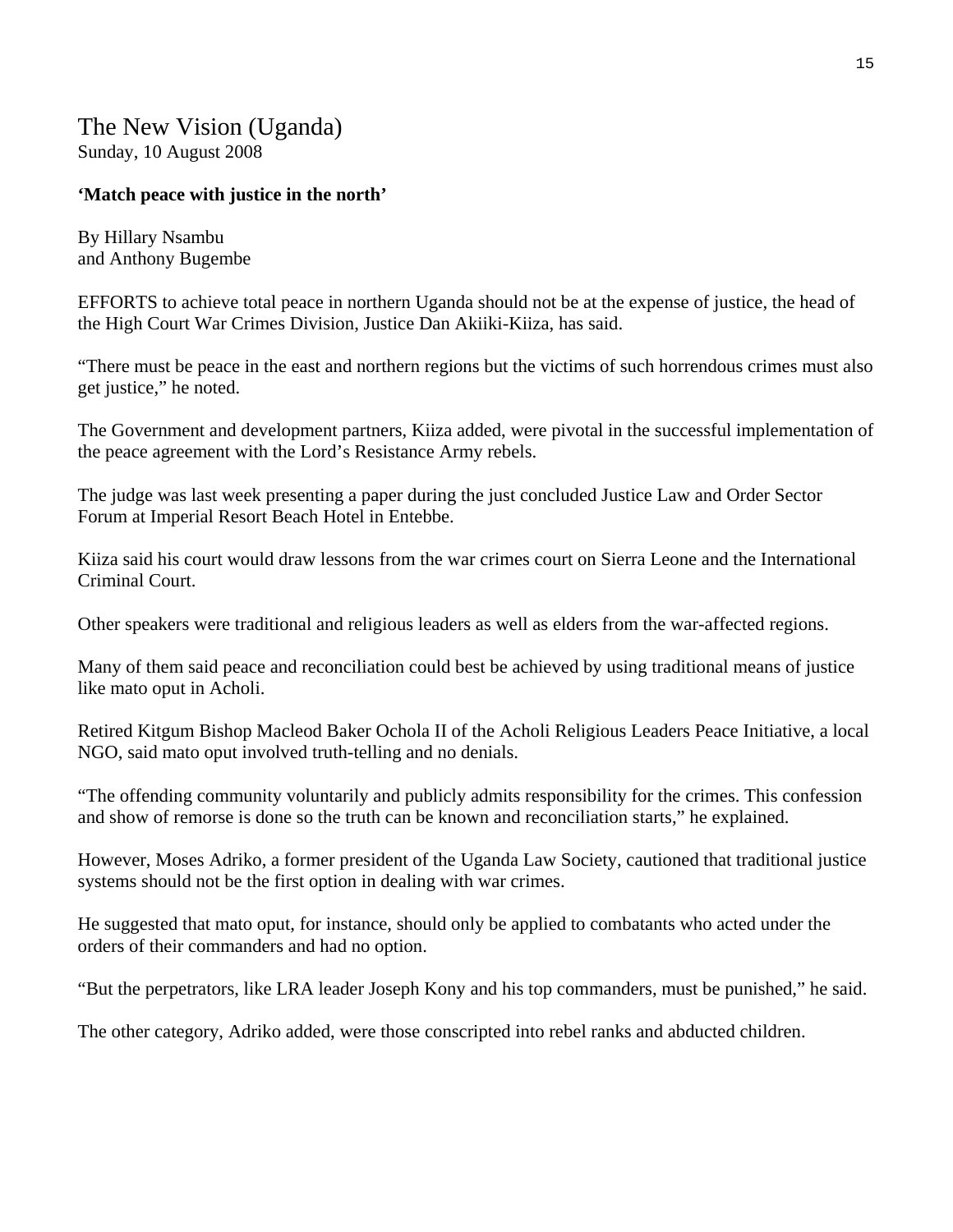## The New Vision (Uganda) Sunday, 3 August 2008

### **Health sciences university launched**

THE International Health Sciences University has officially started operations with the installation of **Justice Julia Sebutinde** and Prof. Deidre Carabine as chancellor and vice-chancellor respectively.

Anthony Bugembe and Joel Ogwang report that the installation took place on Saturday at the International Hospital Kampala, where the university is located.

The university obtained a provisional licence in March and the pioneer students start lectures on September 1.

Dr. Ian Clarke, the chairman of the board of directors of the International Medical Group, said the institution aims at equipping health professionals with more skills.

The non-residential university has two faculties, the Institute of Health Policy and Management and the School of Nursing.

It will offer health science certificates, diplomas and postgraduate degree programmes on full and part time basis.

Carabine said: "We hope that by providing health related tertiary education, we will be able to make a significant difference in the way healthcare is provided for Uganda."

She added that consultations with all stakeholders in the health field would continue to ensure that appropriate training programmes are introduced.

Dr. Moses Galukande, the council chairman, said the university would use the latest technology to refresh health education in Uganda.

"This will enable our products to adapt and cope with health realities on the ground, especially in rural areas."

Galukande said four million additional health workers were needed to fill the gap in sub-Saharan Africa.

"An adequate health workforce should have at least 2.3 well-trained healthcare providers available per 1,000 people reaching out to at least 80% of the population," he said, adding that Uganda's health workforce was at 0.8 well trained workers per 1,000 people.